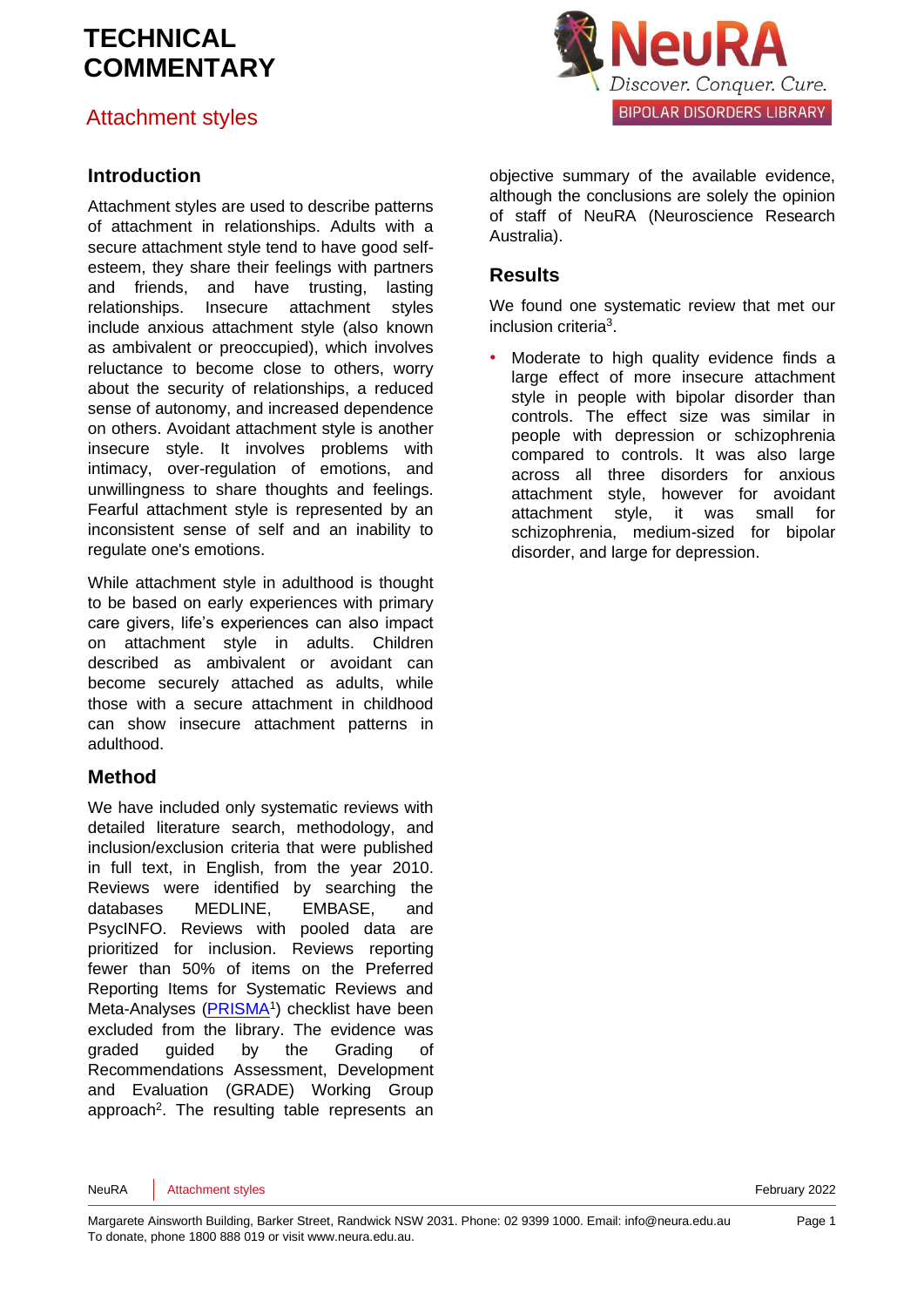

Attachment styles



*Herstell S, Betz LT, Penzel N, Chechelnizki R, Filihagh L, Antonucci L, Kambeitz J*

**Insecure attachment as a transdiagnostic risk factor for major psychiatric conditions: A meta-analysis in bipolar disorder, depression, and schizophrenia spectrum disorder** 

#### **Journal of Psychiatric Research 2021; 144: 190-201**

[View review abstract online](https://pubmed.ncbi.nlm.nih.gov/34678669/)

| Comparison                 | Insecure attachment styles in people with bipolar disorder vs.<br>controls and vs. depression and schizophrenia.                                                                                                                                                                                                                                                                                                                                                                                                       |
|----------------------------|------------------------------------------------------------------------------------------------------------------------------------------------------------------------------------------------------------------------------------------------------------------------------------------------------------------------------------------------------------------------------------------------------------------------------------------------------------------------------------------------------------------------|
| <b>Summary of evidence</b> | Moderate to high quality evidence (large sample, inconsistent,<br>precise, direct) finds a large effect of more insecure attachment<br>style in people with bipolar disorder than controls. The effect<br>size was similar in people with depression or schizophrenia<br>compared to controls. It was also large across all three<br>disorders for anxious attachment style, however for avoidant<br>attachment style, it was small for schizophrenia, medium-sized<br>for bipolar disorder, and large for depression. |

#### **Insecure attachment styles**

*A large effect of more insecure attachment styles in people with bipolar disorder than controls;*

10 studies, N = 918, *g* = 0.89, 95%CI 0.56 to 1.21, *p* < 0.05, I<sup>2</sup> = 82%

Subgroup analysis found similar effect sizes for insecure attachment style between people with depression vs. controls (*g* = 0.96), and between people with schizophrenia vs. controls (*g* = 0.79).

People with schizophrenia, depression or bipolar disorder all showed significant, large effects of more anxious attachment style than controls, with similar effect sizes across disorders (schizophrenia  $q = 0.85$ , depression  $q = 0.94$ , bipolar disorder  $q = 1.07$ ).

People with schizophrenia, depression or bipolar disorder all showed significantly more avoidant attachment style than controls, although the effect size for schizophrenia was small, bipolar disorder was medium-sized, and depression showed a large effect (schizophrenia *g* = 0.31, depression *g* = 0.83, bipolar disorder  $q = 0.50$ ).

There were insufficient studies reporting fearful attachment style for subgroup analyses.

| Consistency in results <sup>‡</sup>      | Inconsistent |
|------------------------------------------|--------------|
| <b>Precision in results</b> <sup>§</sup> | Precise      |
| Directness of results                    | Direct       |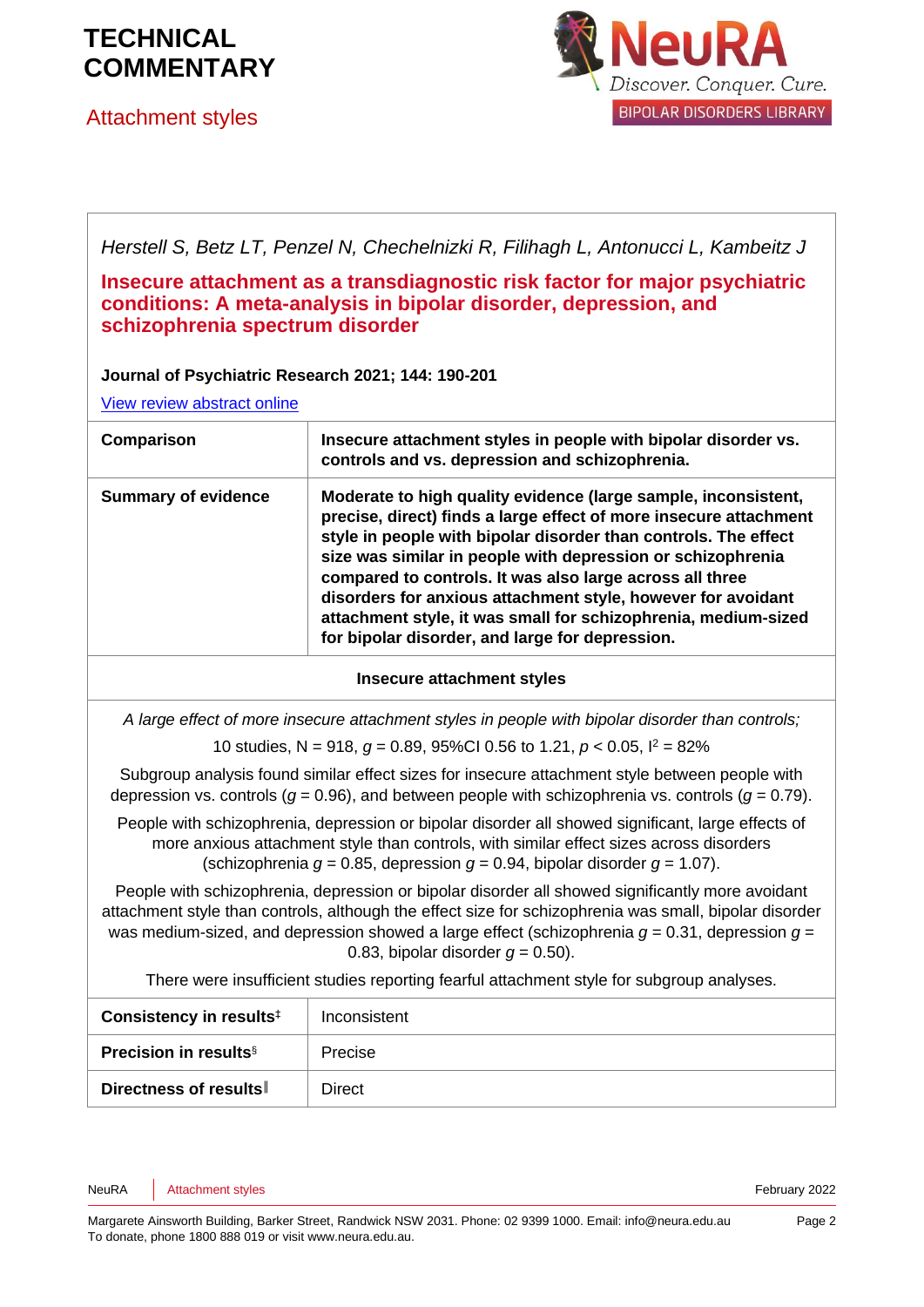



Attachment styles

### Explanation of acronyms

CI = confidence interval, Hedges'  $g$  = standardised mean differences,  $l^2$  = the percentage of the variability in effect estimates that is due to heterogeneity rather than sampling error (chance),  $N =$ number of participants, *p* = statistical probability of obtaining that result (*p* < 0.05 generally regarded as significant), vs. = versus

NeuRA Attachment styles **Attachment styles** February 2022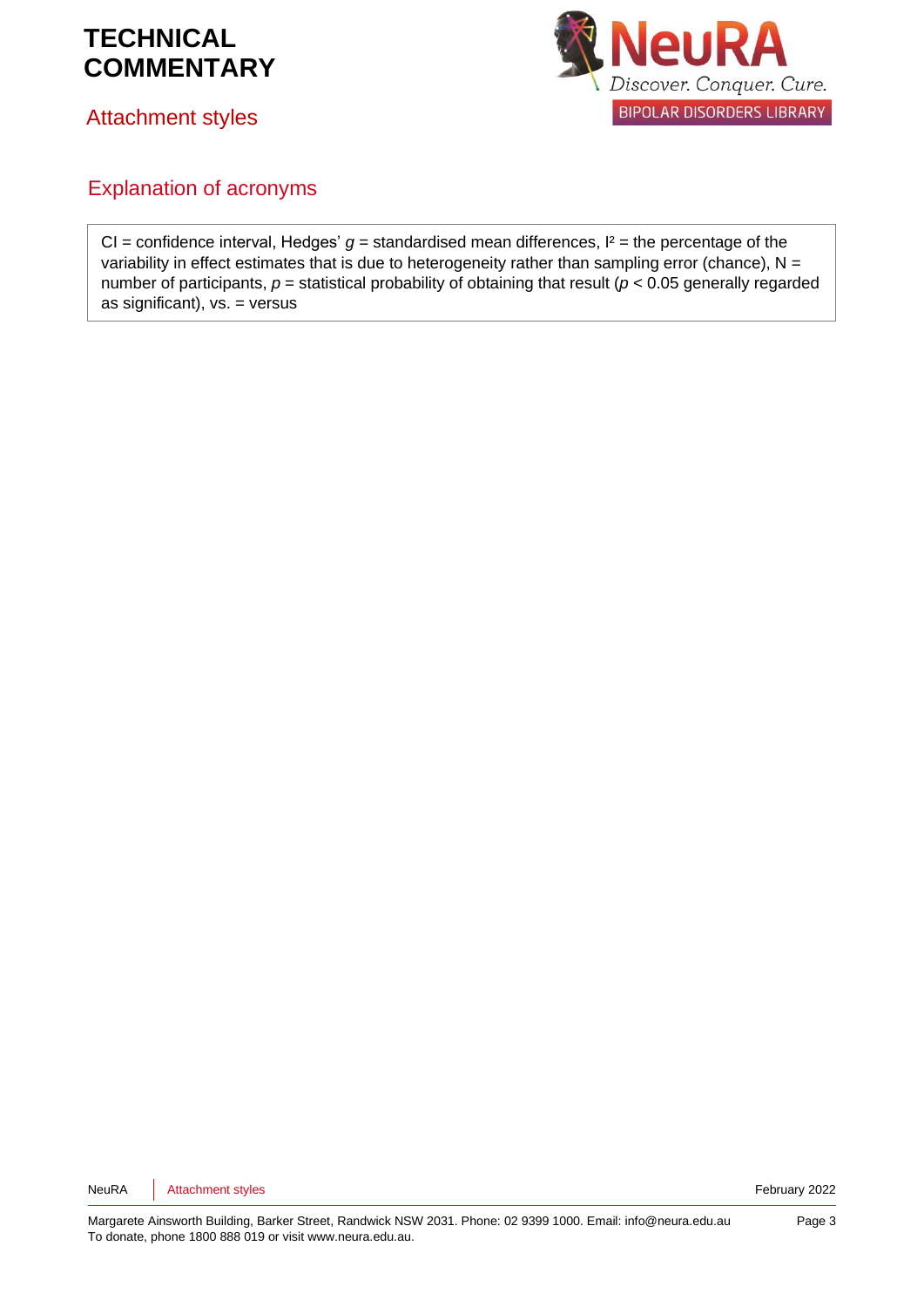## Attachment styles

## Explanation of technical terms

Bias has the potential to affect reviews of both RCT and observational studies. Forms of bias include; reporting bias – selective reporting of results; publication bias - trials tath are not formally published tend to show less effect than published trials, further if there are statistically significant differences between groups in a trial, these trial results tend to get published before those of trials without significant differences; language bias – only including English language reports; funding bias - source of funding for the primary research with selective reporting of results within primary studies; outcome variable selection bias; database bias including reports from some databases and not others; citation bias - preferential citation of authors. Trials can also be subject to bias when evaluators are not blind to treatment condition and selection bias of participants if trial samples are sma[ll](#page-5-3)<sup>4</sup>.

† Different effect measures are reported by different reviews.

Weighted mean difference scores refer to mean differences between treatment and comparison groups after treatment (or occasionally pre to post treatment) and in a randomised trial there is an assumption that both groups are comparable on this measure prior to treatment. Standardised mean differences are divided by the pooled standard deviation (or the standard deviation of one group when groups are homogenous) that allows results from different scales to be combined and compared. Each study's mean difference is then given a weighting depending on the size of the sample and the variability in the data. 0.2 represents a small effect, 0.5 a medium effect, and 0.8 and over represen[t](#page-5-3)s a large treatment effect<sup>4</sup>.



Odds ratio (OR) or relative risk (RR) refers to the probability of a reduction  $($   $<$  1) or an increase (> 1) in a particular outcome in a treatment group, or a group exposed to a risk factor, relative to the comparison group. For example, a RR of 0.75 translates to a reduction in risk of an outcome of 25% relative to those not receiving the treatment or not exposed to the risk factor. Conversely, an RR of 1.25 translates to an increased risk of 25% relative to those not receiving treatment or not having been exposed to a risk factor. An RR or OR of 1.00 means there is no difference between groups. A medium effect is considered if  $RR > 2$  or  $< 0.5$  and a large effect if  $RR > 5$  or  $< 0.2<sup>5</sup>$  $< 0.2<sup>5</sup>$  $< 0.2<sup>5</sup>$ . InOR stands for logarithmic OR where a lnOR of 0 shows no difference between groups. Hazard ratios measure the effect of an explanatory variable on the hazard or risk of an event.

Prevalence refers to how many existing cases there are at a particular point in time. Incidence refers to how many new cases there are per population in a specified time period. Incidence is usually reported as the number of new cases per 100,000 people per year. Alternatively some studies present the number of new cases that have accumulated over several years against a person-years denominator. This denominator is the sum of individual units of time that the persons in the population are at risk of becoming a case. It takes into account the size of the underlying population sample and its age structure over the duration of observation.

Reliability and validity refers to how accurate the instrument is. Sensitivity is the proportion of actual positives that are correctly identified (100% sensitivity = correct identification of all actual positives) and specificity is the proportion of negatives that are correctly identified  $(100\%$  specificity = not identifying anyone as positive if they are truly not).

Correlation coefficients (eg, r) indicate the strength of association or relationship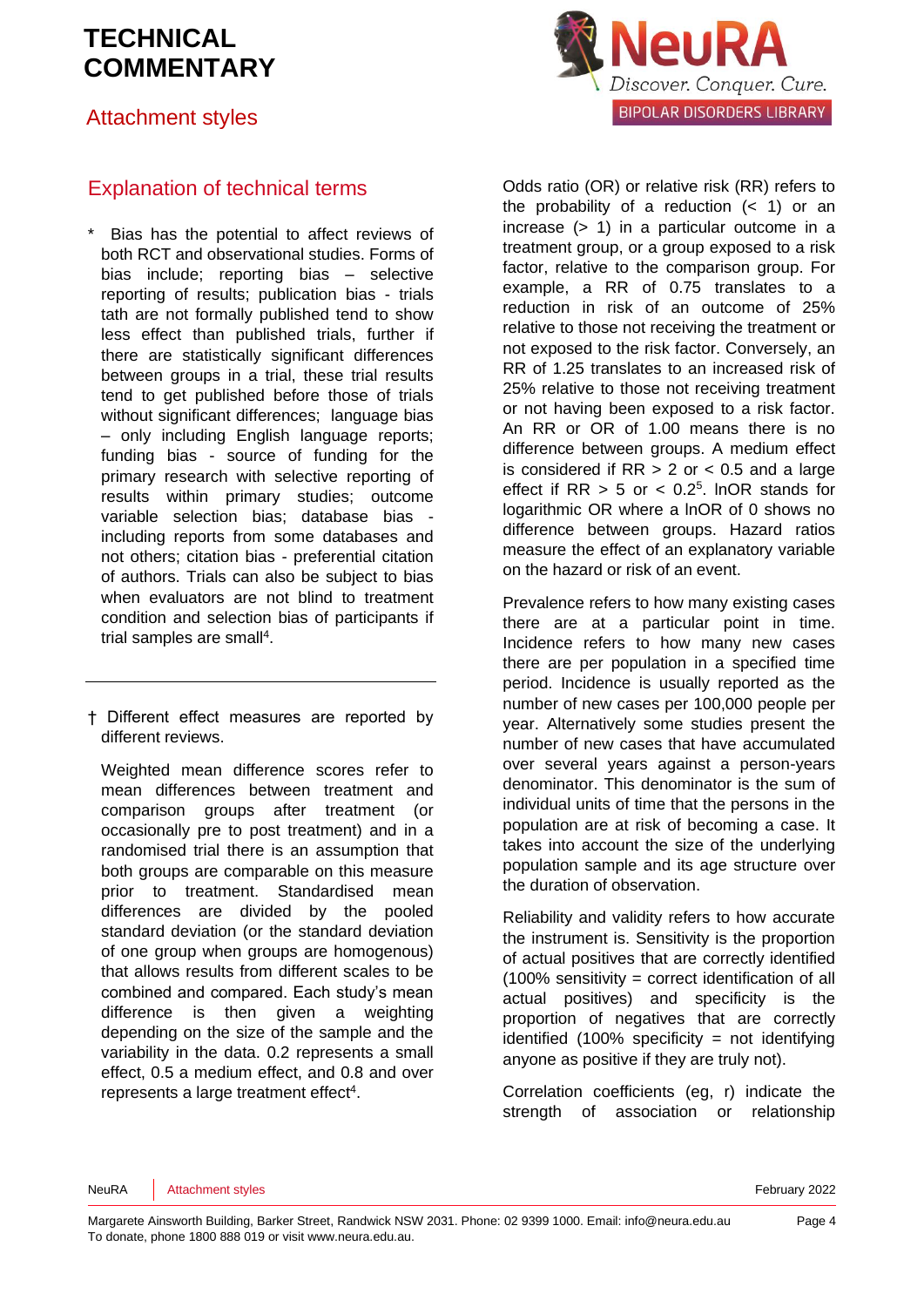## Attachment styles

between variables. They are an indication of prediction, but do not confirm causality due to possible and often unforseen confounding variables. An r of 0.10 represents a weak association, 0.25 a medium association and 0.40 and over represents a strong association. Unstandardised (*b*) regression coefficients indicate the average change in the dependent variable associated with a 1 unit change in the dependent variable, statistically controlling for the other independent variables. Standardised regression coefficients represent the change being in units of standard deviations to allow comparison across different scales.

‡ Inconsistency refers to differing estimates of treatment effect across studies (i.e. heterogeneity or variability in results) that is not explained by subgroup analyses and therefore reduces confidence in the effect estimate. I² is the percentage of the variability in effect estimates that is due to heterogeneity rather than sampling error (chance) - 0% to 40%: heterogeneity might not be important, 30% to 60%: may represent moderate heterogeneity, 50% to 90%: may represent substantial heterogeneity and 75% to 100%: considerable heterogeneity. I² can be calculated from Q (chi-square) for the test of heterogeneity with the following formul[a](#page-5-3)<sup>4</sup>;

$$
I^2=\left(\frac{Q-df}{Q}\right)\times 100\%
$$

§ Imprecision refers to wide confidence intervals indicating a lack of confidence in the effect estimate. Based on GRADE recommendations, a result for continuous data (standardised mean differences, not weighted mean differences) is considered imprecise if the upper or lower confidence limit crosses an effect size of 0.5 in either



relaxe[d](#page-5-5)<sup>6</sup>. ║ Indirectness of comparison occurs when a comparison of intervention A versus B is not available but A was compared with C and B was compared with C that allows indirect comparisons of the magnitude of effect of A versus B. Indirectness of population, comparator and or outcome can also occur when the available evidence regarding a

for some topics, this criteria should be

particular population, intervention, comparator, or outcome is not available so is inferred from available evidence. These inferred treatment effect sizes are of lower quality than those gained from head-to-head comparisons of A and B.

NeuRA Attachment styles **Attachment styles** February 2022